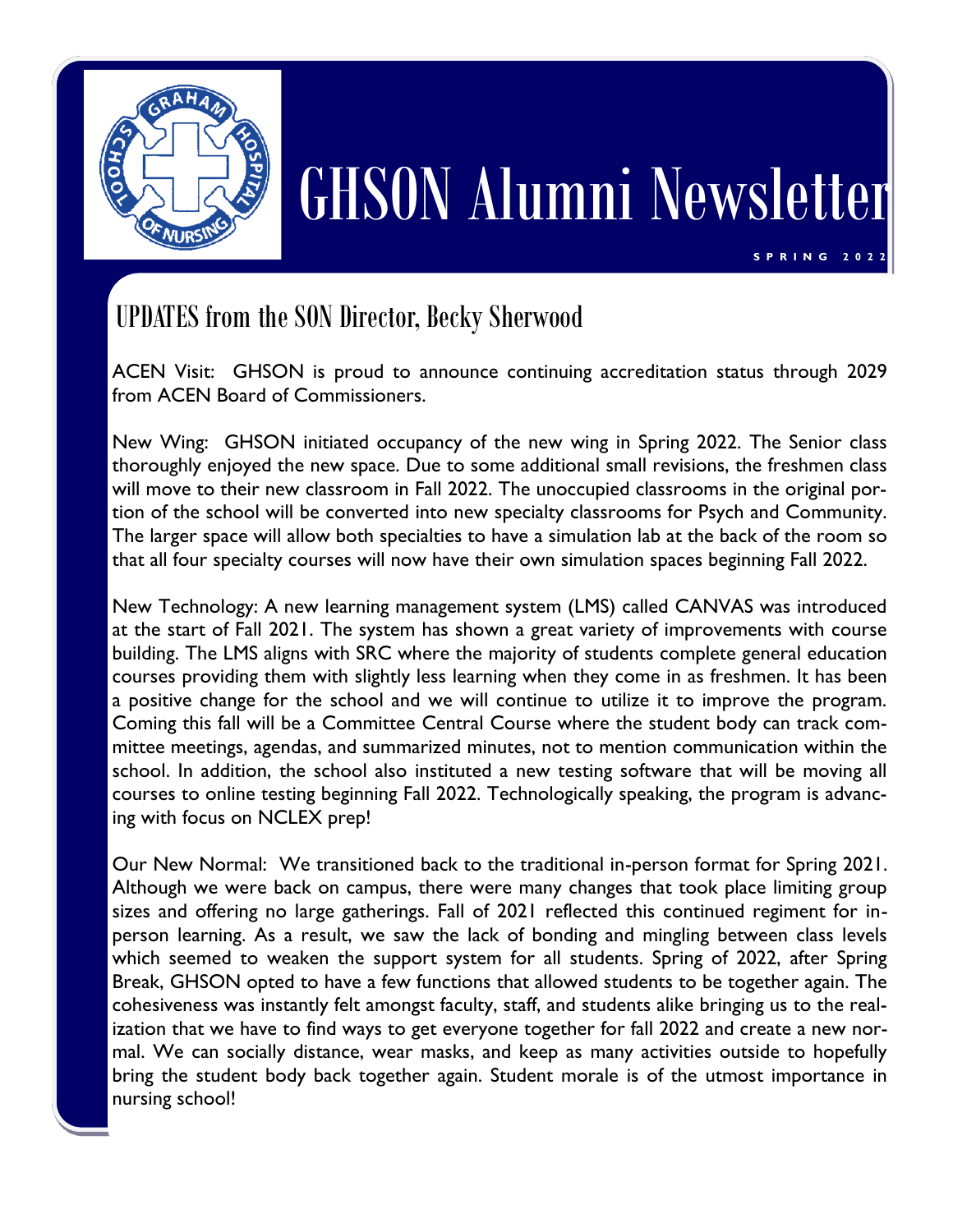#### Change in the School Office Manager position:

Sember DeRenzy is our new Office Manager and she still does Word Processing for the school as well as many other tasks. We are so happy to have Sember as our new Office Manager. She can be reached at 647-5240, ext. 4086 or the direct line at 647-4086, 5 days a week

#### *Congratulations to the Classes of 2022!*

Transcript Requests….

We get many calls asking "What do I have to do to request a transcript?". There are a few ways to go about requesting a transcript:

- 1. Print the transcript request form found on the school's website. The form can be found under the Quick Links tab on the top bar menu or the Alumni tab at the bottom of the home page. Fill out the form and mail to us with the \$5.00 fee.
- 2. Email Pam Ritter (pritter@grahamhospital.org) with your request. Be sure to include the year you graduated and where you need the transcript sent. You may mail your \$5.00 or pay by phone with the hospital cashier (309-647-5120 ext. 2221).
- 3. Stop by the school office to fill out the request form and pay the fee. Transcripts typically are mailed out within 1 or 2 days of the request.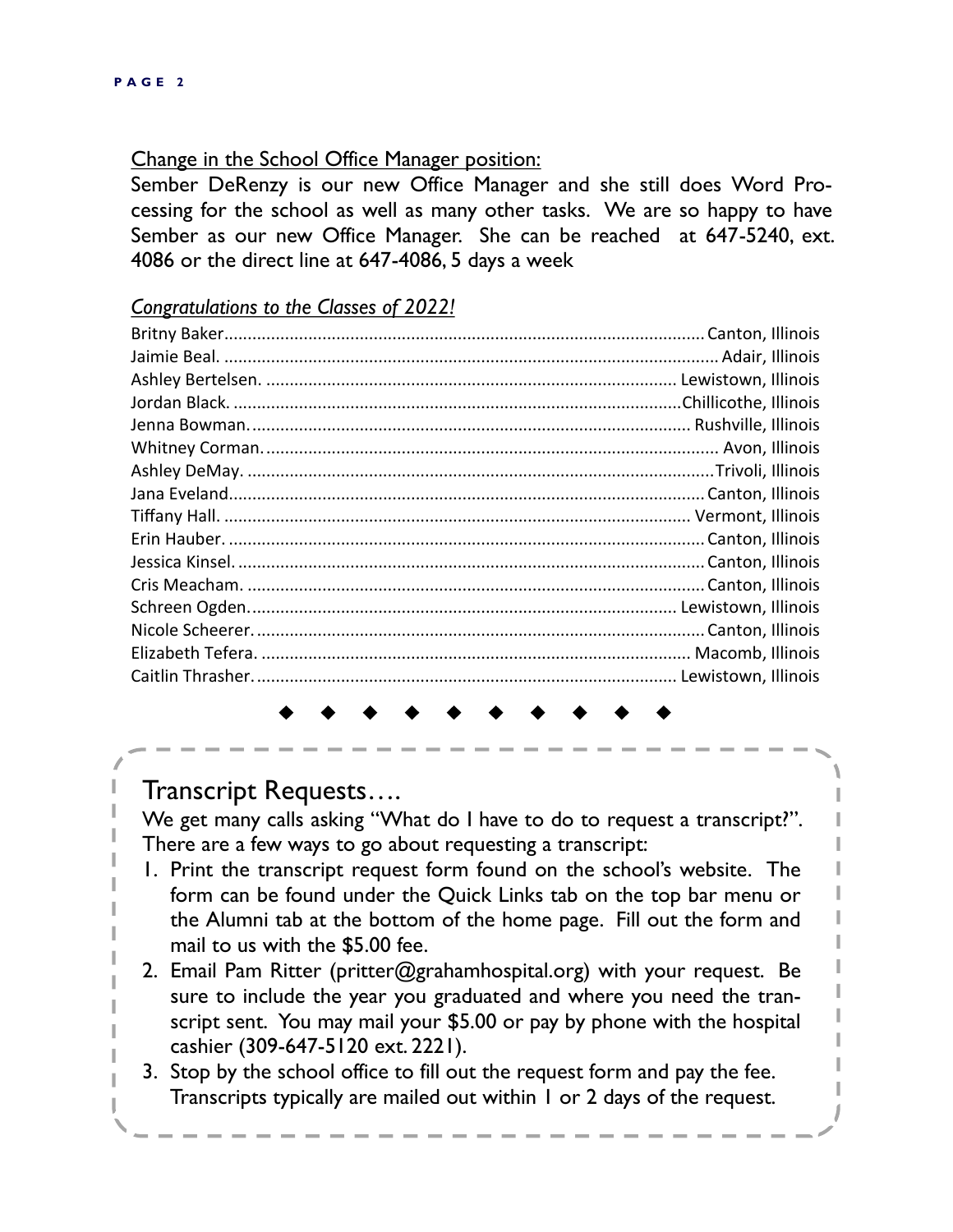#### Alumni News

We do not have a large color printer for the newsletter until the new one for the SON is delivered so you will be getting this newsletter in black and white.

If you would like to receive an email version of the newsletter rather than receive one in the mail, please let one of the officers know.

You can also send us mail now to the Alumni Office:

Alumni Office Graham Hospital School of Nursing 210 W. Walnut Street Canton, Illinois 61520

Officers for 2022: President - Sue Livingston Vice President - Regina Cox Secretary - Brenda Gregory Treasurer - Cindy Brown

We continue to provide our Memorial table, when possible, for visitations and celebrations of life. We are working on a project to give families a memorial poem called "She (He) Was There" with a white artificial rose as a keepsake.



*Please let Sue Livingston know of any of our graduates that have passed away.*